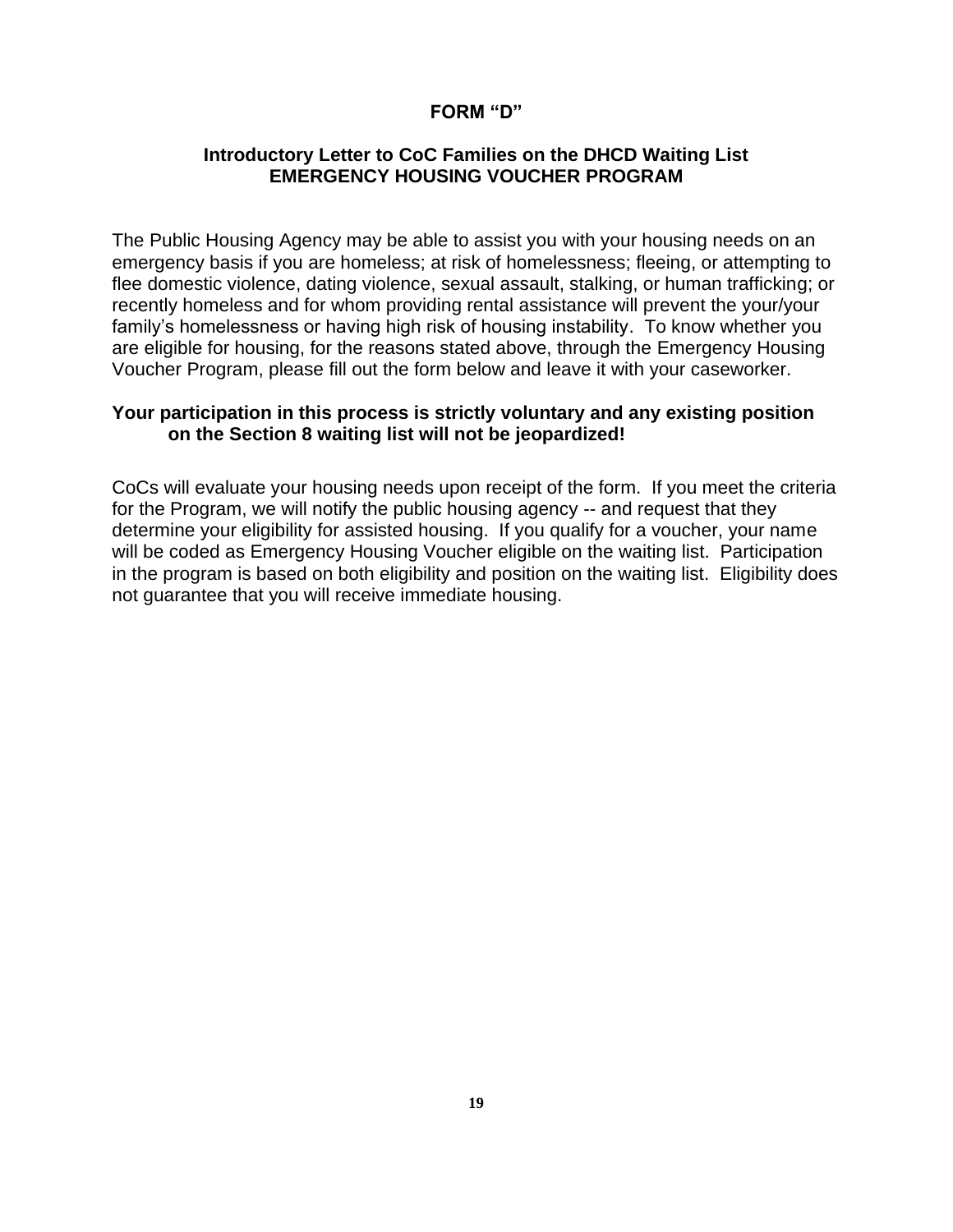I hereby request that the CoCs review my circumstances, and if I qualify for the Emergency Housing Voucher Program, certify the same to the (DHCD).

| (PLEASE PRINT)                |             |
|-------------------------------|-------------|
|                               |             |
|                               |             |
|                               |             |
|                               |             |
|                               |             |
|                               |             |
|                               |             |
|                               | <b>DATE</b> |
| <b>SOCIAL SECURITY NUMBER</b> |             |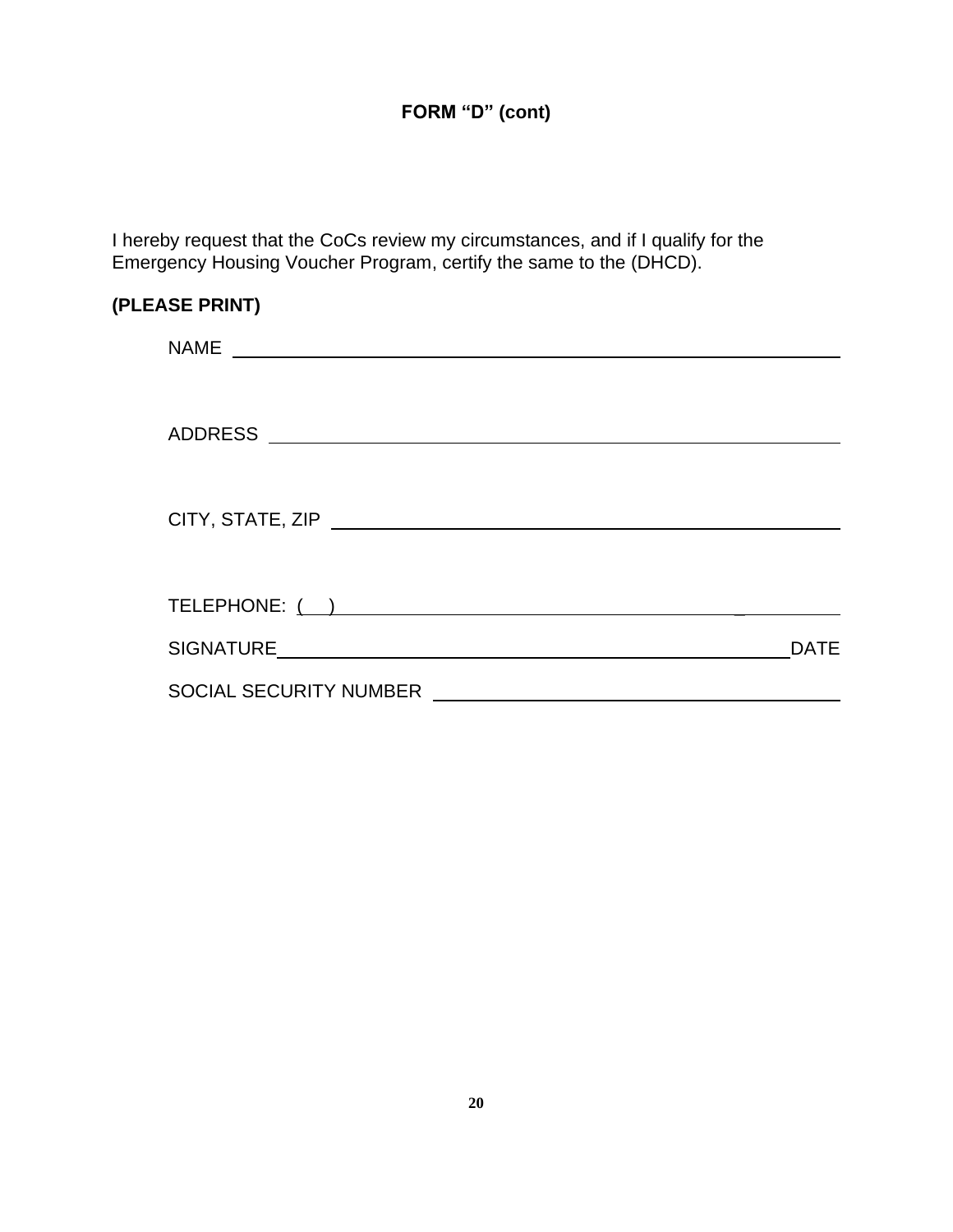#### **APPENDIX A** - Homeless Provider's Certification

### **Emergency Housing Voucher (EHV)**

#### **HOMELESS CERTIFICATION**

EHV Applicant Name: **EHV** Applicant Name:

 $\Box$  Household without dependent children (complete one form for each adult in the household)

 $\Box$  Household with dependent children (complete one form for household)

Number of persons in the household: \_\_\_\_\_\_\_\_\_

**This is to certify that the above-named individual or household meets the following criteria based on the check mark, other indicated information, and signature indicating their current living situation-**

**Check only one box and complete only that section**

**Living Situation: place not meant for human habitation (e.g., cars, parks, abandoned buildings, streets/sidewalks)**

The person(s) named above is/are currently living in (or, if currently in hospital or other institution, was living in immediately prior to hospital/institution admission) a public or private place not designed for, or ordinarily used as a regular sleeping accommodation for human beings, including a car, park, abandoned building, bus station, airport, or campground.

\_\_\_\_\_\_\_\_\_\_\_\_\_\_\_\_\_\_\_\_\_\_\_\_\_\_\_\_\_\_\_\_\_\_\_\_\_\_\_\_\_\_\_\_\_\_\_\_\_\_\_\_\_\_\_\_\_\_\_\_\_\_\_\_\_\_\_\_\_\_\_\_\_\_\_\_ \_\_\_\_\_\_\_\_\_\_\_\_\_\_\_\_\_\_\_\_\_\_\_\_\_\_\_\_\_\_\_\_\_\_\_\_\_\_\_\_\_\_\_\_\_\_\_\_\_\_\_\_\_\_\_\_\_\_\_\_\_\_\_\_\_\_\_\_\_\_\_\_\_\_\_\_ \_\_\_\_\_\_\_\_\_\_\_\_\_\_\_\_\_\_\_\_\_\_\_\_\_\_\_\_\_\_\_\_\_\_\_\_\_\_\_\_\_\_\_\_\_\_\_\_\_\_\_\_\_\_\_\_\_\_\_\_\_\_\_\_\_\_\_\_\_\_\_\_\_\_\_\_

Description of current living situation:

Homeless Street Outreach Program

Name:  $\Box$ 

*This certifying agency must be recognized by the local Continuum of Care (CoC) as an agency that has a program designed to serve persons living on the street or other places not meant for human habitation. Examples may be street outreach workers, day shelters, soup kitchens, Health Care for the Homeless sites, etc.* 

Authorized Agency Representative Signature:

Date:  $\Box$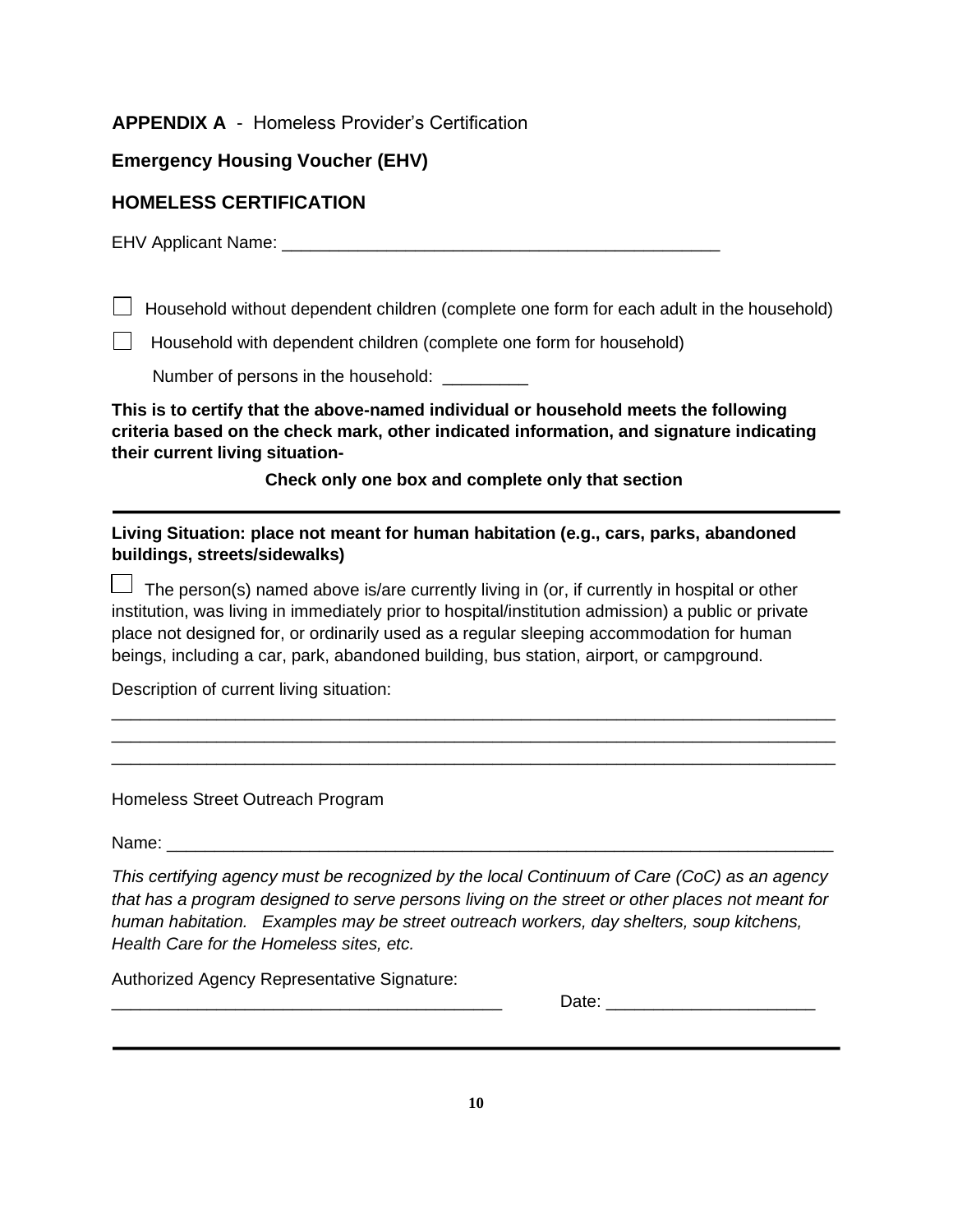#### **Living Situation: Emergency Shelter**

 $\Box$  The person(s) named above is/are currently living in (or, if currently in hospital or other institution, was living in immediately prior to hospital/institution admission) a supervised publicly or privately operated shelter as follows:

Emergency Shelter Program Name:

*This emergency shelter must appear on the CoC's Housing Inventory Chart submitted as part of the most recent CoC Homeless Assistance application to HUD or otherwise be recognized by the CoC as part of the CoC inventory (e.g., newly established Emergency Shelter).* 

\_\_\_\_\_\_\_\_\_\_\_\_\_\_\_\_\_\_\_\_\_\_\_\_\_\_\_\_\_\_\_\_\_\_\_\_\_\_\_\_\_\_\_\_\_\_\_\_\_\_\_\_\_\_\_\_\_\_\_\_\_

Authorized Agency Representative Signature:

Date:  $\Box$ 

**Living Situation: Recently Homeless** 

 $\Box$  The person(s) named above is/are currently receiving financial and supportive services for persons who are homeless. Loss of such assistance would result in a return to homelessness (ex. Households in Rapid Rehousing Programs, residents of Permanent Supportive Housing Programs participating in Moving On, etc.) Authorized Agency Representative Signature:

\_\_\_\_\_\_\_\_\_\_\_\_\_\_\_\_\_\_\_\_\_\_\_\_\_\_\_\_\_\_\_\_\_\_\_\_\_\_\_\_\_\_\_\_\_\_\_\_\_\_\_\_\_\_\_\_\_\_\_\_

*This referring agency must appear on the CoC's Housing Inventory Chart submitted as part of the most recent CoC Homeless Assistance application to HUD or otherwise be recognized by the CoC as part of the CoC inventory.* 

Immediately prior to entering the household's current living situation, the person(s) named above was/were residing in:

 $\Box$  emergency shelter OR  $\Box$  a place unfit for human habitation

Authorized Agency Representative Signature:

\_\_\_\_\_\_\_\_\_\_\_\_\_\_\_\_\_\_\_\_\_\_\_\_\_\_\_\_\_\_\_\_\_\_\_\_\_\_\_\_\_ Date: \_\_\_\_\_\_\_\_\_\_\_\_\_\_\_\_\_\_\_\_\_\_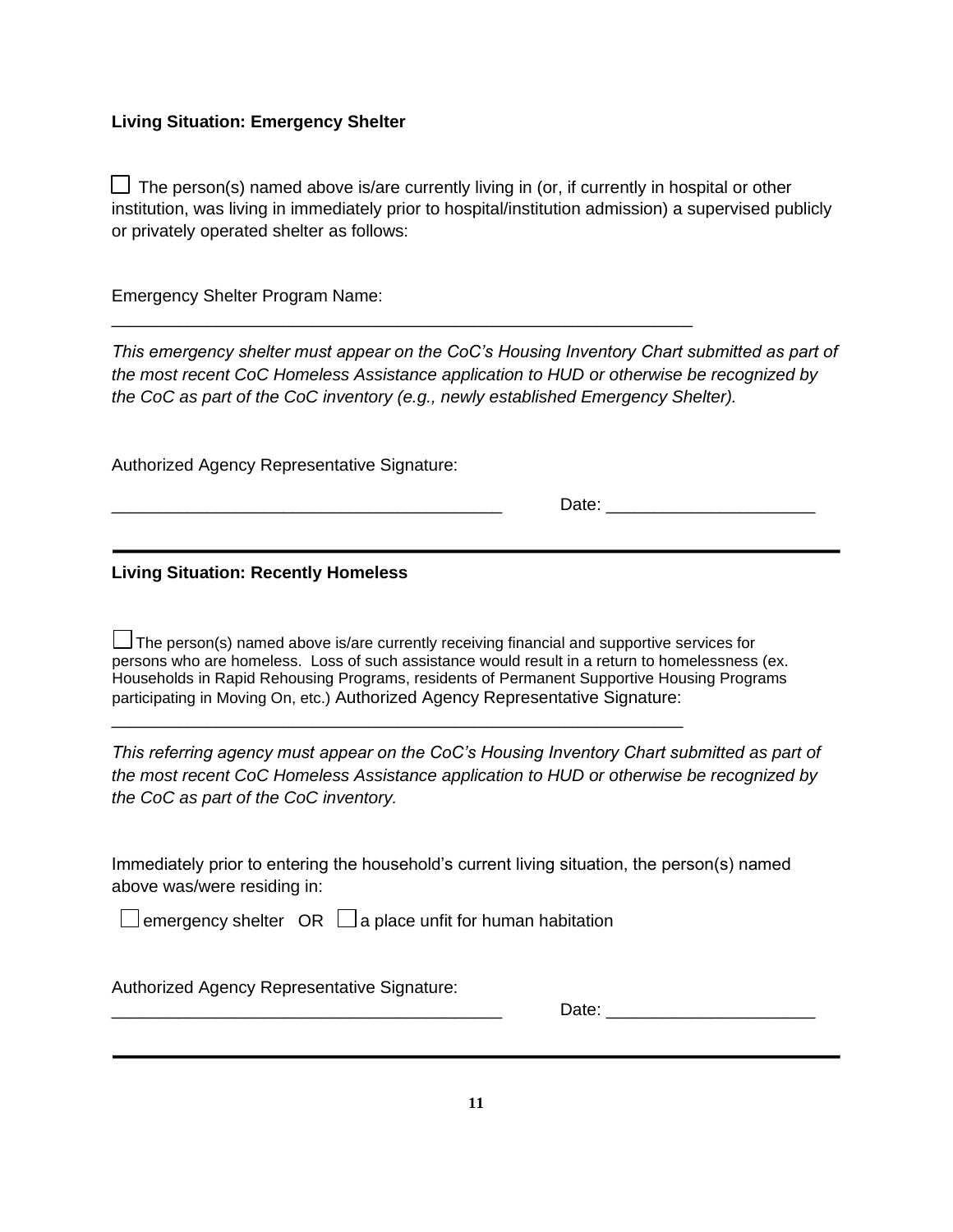## **APPENDIX B -** Victim Services Provider's Certification

## **Emergency Housing Voucher (EHV)**

## **HUMAN TRAFFICKING CERTIFICATION**

#### **Purpose of Form:**

The Victims of Trafficking and Violence Protection Act of 2000 provides assistance to victims of trafficking making housing, educational health care, job training and other Federally funded social service programs available to assist victims in rebuilding their lives.

#### **Use of This Optional Form:**

In response to this request, the service provider may complete this form and submit it to the Public Housing Agency (PHA) to certify eligibility for EHV assistance.

**Confidentiality:** All information provided to the service provider concerning the incident(s) of human trafficking shall be kept confidential and such details shall not be entered into any shared database. Employees of the PHA will not have access to these details, and such employees may not disclose this information to any other entity or individual, except to the extent that disclosure is: (i) consented to by you in writing in a time-limited release; (ii) required for use in an eviction proceeding or hearing regarding termination of assistance; or (iii) otherwise required by applicable law.

### **TO BE COMPLETED ON BEHALF OF HUMAN TRAFFICKING SURVIVOR**

EHV Applicant Name: **EHV** Applicant Name:

#### **This is to certify that the above-named individual or household meets the definition for persons who are fleeing or attempting to flee human trafficking under section 107(b) of the Trafficking Victims Protection Act of 2000.**

Immediately prior to entering the household's current living situation, the person(s) named above was/were residing in:

\_\_\_\_\_\_\_\_\_\_\_\_\_\_\_\_\_\_\_\_\_\_\_\_\_\_\_\_\_\_\_\_\_\_\_\_\_\_\_\_\_\_\_\_\_\_\_\_\_\_\_\_\_\_\_\_\_\_\_\_\_\_\_\_\_\_\_\_\_\_\ This is to certify that the information provided on this form is true and correct to the best of my knowledge and recollection, and that the individual(s) named above is/has been a victim of human trafficking. I acknowledge that submission of false information could jeopardize program eligibility and could be the basis for denial of admission, termination of assistance, or eviction.

### **Authorized Agency Representative Signature: \_\_\_\_\_\_\_\_\_\_\_\_\_\_\_\_\_\_\_\_\_\_\_\_\_\_\_\_\_\_\_\_\_\_**

**Date: Date:** *with the state of the state of the state of the state of the state of the state of the state of the state of the state of the state of the state of the state of the state of the state of the state of the*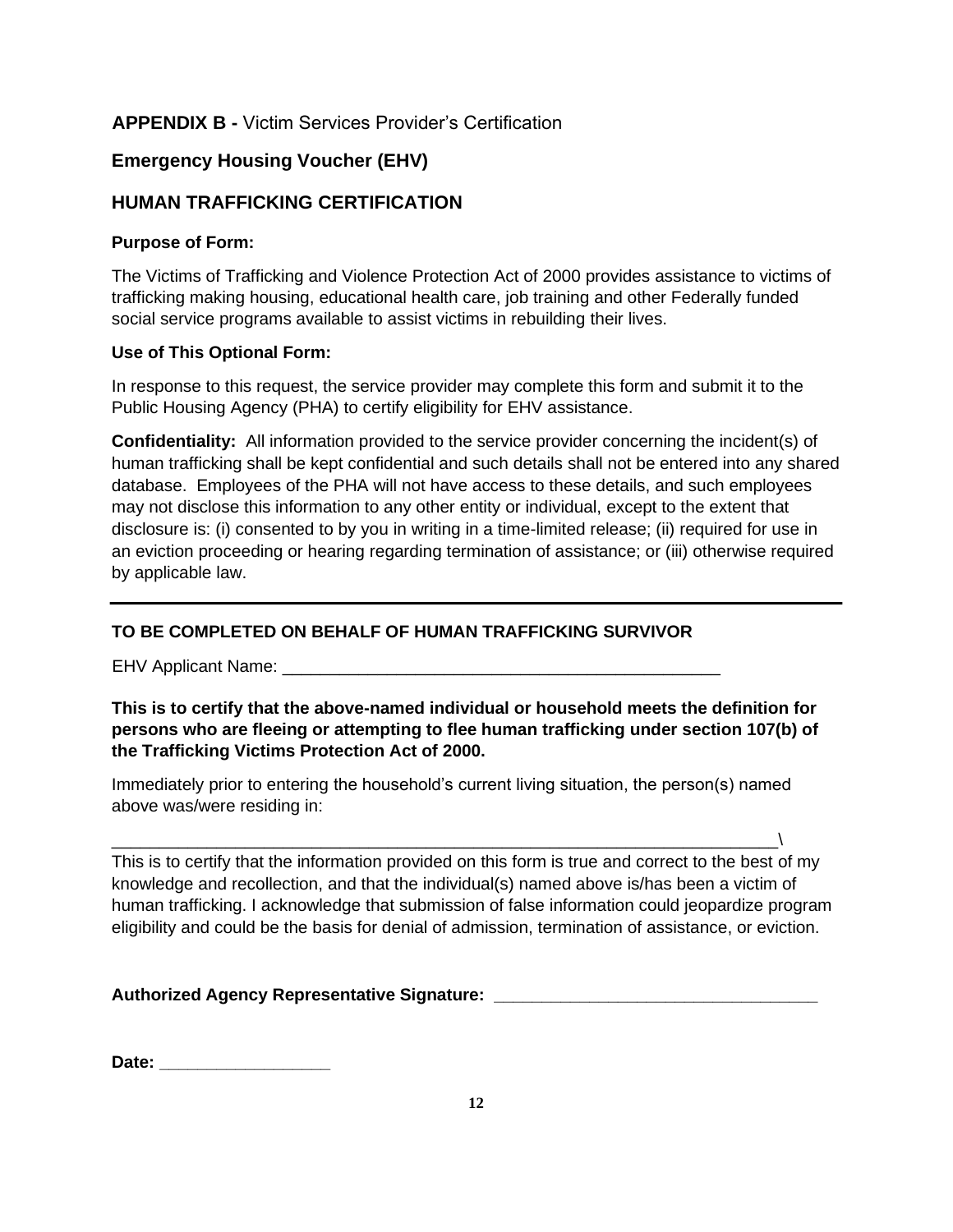# **PRELIMINARY APPLICATION**

## PLEASE COMPLETE THIS FORM AND RETURN TO:

Maryland Dept. of Housing & Community Development 503 Race Street, 1st floor Cambridge, MD 21613

|           | <sup>⊤</sup> Office Use Onlv |            |  |                        |  |  |  |  |  |
|-----------|------------------------------|------------|--|------------------------|--|--|--|--|--|
| Received/ | Unit                         |            |  |                        |  |  |  |  |  |
| Revised   | <b>Size</b>                  | Preference |  |                        |  |  |  |  |  |
|           |                              |            |  | T P1 P2 P3 P4 P5 P6 P7 |  |  |  |  |  |
|           |                              |            |  | T P1 P2 P3 P4 P5 P6 P7 |  |  |  |  |  |
|           |                              |            |  | T P1 P2 P3 P4 P5 P6 P7 |  |  |  |  |  |

Legal address if different from mailing address

Note: If your legal or mailing address changes, you must notify this office to maintain your waiting list status.

Evidence of legal address claimed at time of application must accompany this form when returned. Acceptable evidence includes copy of driver's license or other official document listing head of household, spouse or co-head at  $\overline{a}$ claimed legal address. Preliminary Applications returned without evidence of legal address cannot be accepted.

| ─Part 1:  Head of Household   |                                                                    |                        |                               |
|-------------------------------|--------------------------------------------------------------------|------------------------|-------------------------------|
| <b>Social Security Number</b> |                                                                    | <b>Ethnicity</b>       | Hispanic/Latino               |
|                               |                                                                    | (Check One Box)        | Not Hispanic/Latino           |
| Date of Birth                 |                                                                    | <b>OR</b>              |                               |
| <b>Sex</b>                    | Female<br>$\square$ Male                                           | Race                   | White                         |
|                               |                                                                    | (Check All That Apply) | <b>Black/African American</b> |
| <b>Home Telephone</b>         |                                                                    |                        | American Indian/              |
| <b>Other Telephone</b>        |                                                                    |                        | <b>Alaska Native</b>          |
|                               |                                                                    |                        | Asian                         |
| <b>Other Telephone Type</b>   | $\Box$ Other Specify:<br>$\Box$ Work                               |                        | Native Hawaiian/Other         |
|                               |                                                                    |                        | Pacific Islander              |
| <b>E-mail Address</b>         |                                                                    |                        | Racial and ethnic data for    |
|                               | $\Box$ I would like to receive correspondence via e-mail.          |                        | statistical purposes only     |
|                               | Do you qualify for a reasonable accommodation due to a disability? | l No<br>Yes<br>- 1     |                               |
|                               |                                                                    |                        |                               |

#### Part 2: Household Information

List information for adults first, then children under age 18. Use "F" or "M" to indicate sex. If a household member qualifies for a reasonable accommodation due to a disability select "Y", if not, select "N." List relationship of each person to the Head of Household. Attach additional sheet if family has more than ten members.

| <b>First Name</b> | MI | <b>Last Name</b>                                                | Social Security # Date of Birth Sex |  | <b>Disabled</b>               | Relationship                                                                                                                                                                                                                         |
|-------------------|----|-----------------------------------------------------------------|-------------------------------------|--|-------------------------------|--------------------------------------------------------------------------------------------------------------------------------------------------------------------------------------------------------------------------------------|
|                   |    |                                                                 |                                     |  | $\Box$ $\vee$ $\Box$ $\vee$   | <u> 1980 - Johann Stein, fransk politik (d. 1980)</u>                                                                                                                                                                                |
|                   |    |                                                                 |                                     |  | $\Box$ Y $\Box$ N             | <u> 1980 - John Stone, svensk politik (d. 19</u>                                                                                                                                                                                     |
|                   |    |                                                                 |                                     |  | $\Box$ y $\Box$ n             | <u> 1989 - John Stein, mars and der stad of the state of the state of the state of the state of the state of the state of the state of the state of the state of the state of the state of the state of the state of the state o</u> |
|                   |    |                                                                 |                                     |  | $\Box$ y $\Box$ n             | <u> 1989 - Johann Harry Harry Harry Harry Harry Harry Harry Harry Harry Harry Harry Harry Harry Harry Harry Harry Harry Harry Harry Harry Harry Harry Harry Harry Harry Harry Harry Harry Harry Harry Harry Harry Harry Harry Ha</u> |
|                   |    |                                                                 |                                     |  | $\Box$ $\vee$ $\Box$ $\vee$   | <u> 1989 - Jan Barbara (f. 1989)</u>                                                                                                                                                                                                 |
|                   |    | <u> 1989 - John Harrison, mars et al. 1989 - Anna ann an t-</u> |                                     |  | $\Box$ $\vee$ $\Box$ $\wedge$ | and the control of the con-                                                                                                                                                                                                          |
|                   |    |                                                                 |                                     |  | $\Box$ y $\Box$ n             | <u> 1989 - John Stone, svensk politik (* 1908)</u>                                                                                                                                                                                   |
|                   |    |                                                                 |                                     |  | $\Box$ Y $\Box$ N             | <u> 1999 - Jan Barbara Barat, prima populație de la provincia de la provincia de la provincia de la provincia de</u>                                                                                                                 |
|                   |    |                                                                 |                                     |  | $\Box$ $\vee$ $\Box$ $\wedge$ |                                                                                                                                                                                                                                      |
|                   |    |                                                                 |                                     |  | $\Box$ y $\Box$ n             |                                                                                                                                                                                                                                      |

**Please Continue to Part 3** 

@2021, MRI Software LLC - All Rights Reserved.

## **HOLLINGER DIRECTION CONTRACTOR**